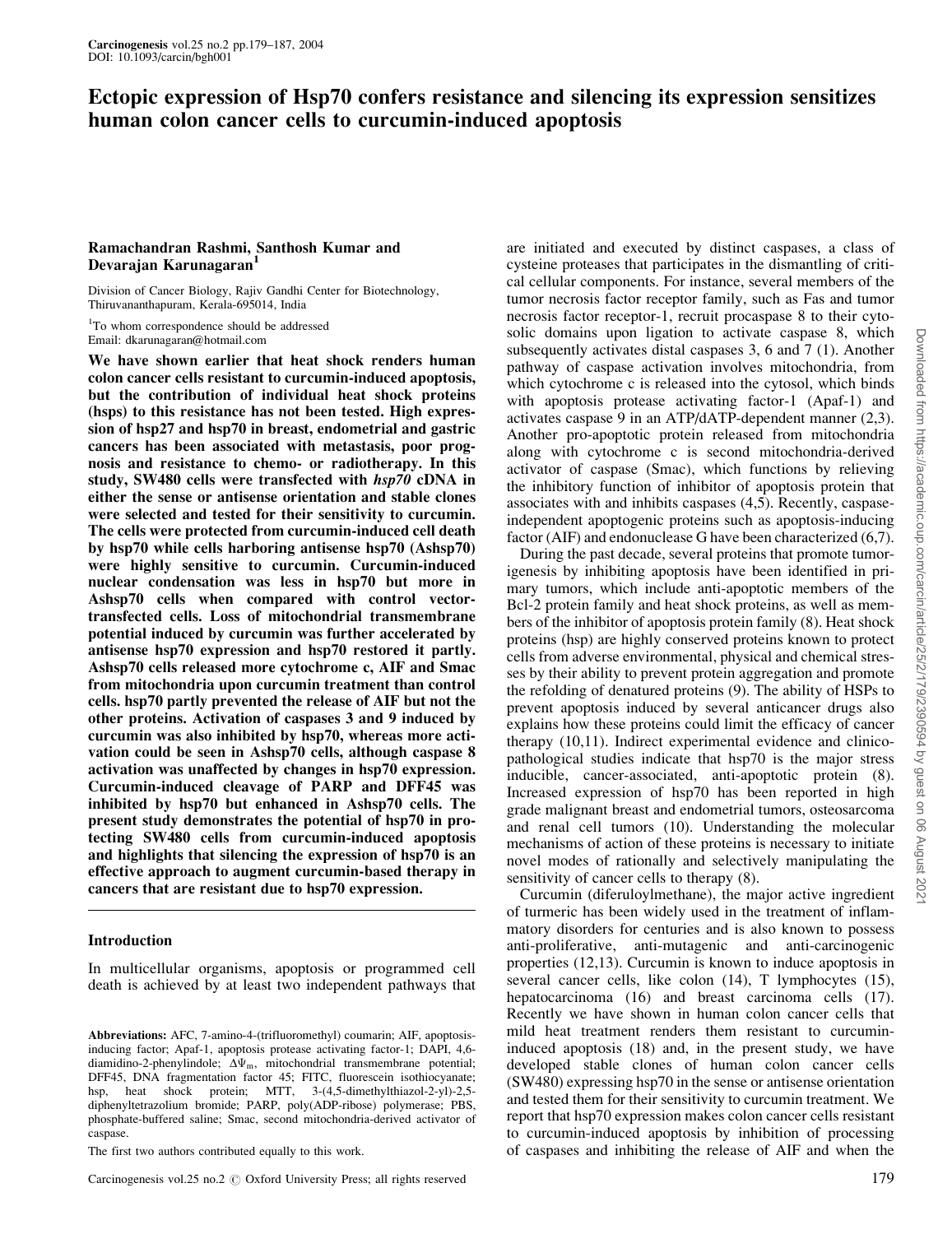expression of hsp70 is silenced, the cells are sensitized to curcumin, indicating the potential of such targets in cancer therapy.

### Materials and methods

#### Cell culture

Human colon cancer cell line, SW480, was provided by Ajit Kumar, Indian Institute of Science, Bangalore, India and maintained on DMEM (Life Technologies, Inc.) supplemented with 10% (v/v) heat-inactivated fetal bovine serum (Sigma) in an atmosphere of  $95\%$  air and  $5\%$  CO<sub>2</sub>.

#### Reagents and antibodies

Curcumin, 3-(4,5-dimethylthiazol-2-yl)-2,5-diphenyltetrazolium bromide (MTT) and 4,6-diamidino-2-phenylindole (DAPI) were procured from Sigma. Rabbit polyclonal antibody to cytochrome c (sc-7159), AIF (sc-5586), poly(ADP-ribose) polymerase (PARP) (sc-7150) and DNA fragmentation factor 45 (DFF45) (sc-9066), goat polyclonal antibody to Smac (sc-12683) and mouse monoclonal antibody to hsp70 (sc-24) were purchased from Santa Cruz Biotechnology. Mouse monoclonal antibody to  $\beta$ -actin (A-5441) and all the secondary antibodies were obtained from Sigma. Rabbit polyclonal antibodies to caspase 3 (no. 9662) and caspase 9 (no. 9502) and a mouse monoclonal antibody to caspase 8 (no. 9746) were obtained from Cell Signaling Technology (Beverly, MA).

#### Stable transfection

SW480 cells grown on 60 mm dishes were transfected with 8  $\mu$ g of pSVhsp70-tag, containing the cDNA for full-length human hsp70, or pcDNA3 hsp70AS, an expression construct for hsp70 in the antisense direction (both constructs from M. Jaattela, Danish Cancer Society), with lipofectamine 2000 (Life Technologies Inc.) as per the manufacturer's instructions. The transfected cells were selected with  $800 \mu g/ml$  G418 (Life Technologies Inc.) and clones formed were picked up and maintained separately with  $100 \mu g/ml G418$ .

#### MTT assay

MTT was used to measure cell viability (19). This assay is based on the conversion of MTT, a soluble tetrazolium salt, into insoluble formazan by mitochondrial dehydrogenase enzymes in viable cells. hsp70-transfected and vector-transfected cells seeded at a density of  $5 \times 10^3$  cells/well in 96-well plates were allowed to grow for 24 h. Subsequently, the cells were incubated with curcumin  $(25 \mu M)$  for 16, 24 and 48 h and cell viability was determined by MTT assay. Cell viability was calculated as the amount of dye converted relative to that of an untreated control.

#### Isolation of cytosolic fraction by digitonin lysis method

Cells (untreated or after treatment) were harvested, washed twice with phosphate-buffered saline (PBS) and the cell pellet was resuspended in digitonin lysis buffer (75 mM NaCl, 1 mM NaH<sub>2</sub>PO<sub>4</sub>, 8 mM Na<sub>2</sub>HPO<sub>4</sub>, 250 mM sucrose and 190 µg/ml digitonin) containing protease inhibitors and incubated on ice for 5 min. The releasate was centrifuged at 15 000 r.p.m. at  $4^{\circ}$ C for 30 min and used for western blotting as described below using antibodies to AIF, Smac or cytochrome c and appropriate secondary antibodies.

#### Western blotting

Cells were harvested, washed three times in PBS and lysed in RIPA lysis buffer (50 mM Tris±HCl, pH 7.4, 1% NP-40, 40 mM NaF, 10 mM NaCl, 10 mM  $Na_3VO_4$ , 1 mM phenylmethylsulfonyl fluoride, 10 mM dithiothreitol and 1 µg/ml each of leupeptin and aprotinin). The cell lysates  $(50 \mu g)$  protein) were loaded onto SDS-PAGE gels and the separated proteins were transferred to nitrocellulose membrane by the wet transfer method using a Bio-Rad electrotransfer apparatus. After blocking with 10% non-fat milk in Tris-buffered saline containing 0.2% Tween 20, the membrane was incubated with a primary antibody followed by an alkaline phosphatase-conjugated secondary antibody and the protein bands were visualized with a 3,3'-diaminobenzidine/  $H_2O_2$  mixture (Sigma).

#### Determination of mitochondrial membrane potential  $(\Delta \Psi_m)$

Briefly, cells grown in 96-well plates with or without treatment were washed with serum-free medium and stained with a cationic dye called Mitosensor (ApoAlert mitochondrial membrane sensor kit; Clontech) as per the manufacturer's protocol and analyzed by fluorescence microscopy using a bandpass filter. The dye is taken up in the mitochondria, where it forms aggregates that exhibit an intense red fluorescence. However, once  $\Delta\Psi_m$  is lost, Mitosensor cannot accumulate in the mitochondria and stays in the cytosol as a monomer with green fluorescence. Cells showing loss of  $\Delta\Psi_{\rm m}$  (green) were expressed as a percentage by two different investigators counting the number of red and green cells in at least three different fields.

#### Assessment of chromatin condensation

The cells were grown on 12 mm coverslips and exposed to 25  $\mu$ M curcumin in subconfluent stage for 24 h. The monolayer of cells was washed in PBS and fixed with 3% paraformaldehyde for 10 min at room temperature. The fixed cells were permeabilized with 0.2% Triton X-100 in PBS for 10 min at room temperature and incubated with  $0.5 \mu g/ml$  DAPI for 5 min. The apoptotic nuclei (intensely stained, fragmented nuclei and condensed chromatin) were scored as a percentage from 200–300 cells/sample with at least two investigators using a fluorescent microscope (Nikon TE 300).

#### Immunofluorescent staining

Cells grown on glass coverslips, after appropriate treatments, were fixed and permeabilized as before and then incubated with the respective primary antibody overnight. After extensive washing with Tris-buffered saline containing 0.2% Tween 20, the cells were incubated with FITC (fluorescein isothiocyanate)-conjugated secondary antibody at 1:50 dilution for 45 min in the dark. The coverslips were mounted in 50% glycerol-PBS, viewed under a fluorescence microscope and photographed.

#### Determination of caspase activities

Subconfluent cells growing on 100 mm dishes treated with  $25 \mu M$  curcumin for 8, 16 or 24 h or left untreated were assayed spectrofluorimetrically for the enzymatic activities of caspase 3, caspase 9 and caspase 8 (20). Briefly, whole cell lysate was incubated with 50  $\mu$ M fluorimetric substrate of caspase 3 (Ac-DEVD-AFC), caspase 9 (Ac-LEHD-AFC) or caspase 8 (Z-IETD-AFC) in a total volume of 500 µl of reaction buffer [50 mM HEPES-KOH, pH 7.0, 10% glycerol, 0.1% 3-(cholamidopropyl)-dimethylammonio-1-propane sulfonate, 2 mM EDTA and 2 mM dithiothreitol] at  $37^{\circ}$ C for 1 h. The released AFC was quantitated using a spectrofluorimeter (LS-50 B; Perkin Elmer) with excitation and emission wavelengths of 405 and 500 nm, respectively. Values of relative fluorescence units released per milligram of protein were calculated. Further, the cleaved fragments of caspase 3, caspase 9 and caspase 8 were detected by western blotting using specific antibodies that detect the intact mother band as well as the corresponding cleaved fragments as described earlier.

### Results

### Ectopic expression of hsp70 renders SW480 cells resistant, whereas that of antisense hsp70 (Ashsp70) sensitizes them, to curcumin-induced cytotoxicity

To understand whether hsp70, known to possess anti-apoptotic properties, could regulate curcumin-induced apoptosis, SW480 human colon cancer cells were first stably transfected with pSV-hsp70-tag (with hsp70 cDNA in the sense orientation) or pcDNA3 hsp70AS (with hsp70 cDNA in the antisense orientation) constructs. The relative expression of hsp70 assessed by western blotting in different G418-resistant clones was quantitated using Quantity One software for image analysis (Bio-Rad) after normalizing for the value of the loading control ( $\beta$ -actin intensity). The vectors, pSV-tag and pcDNA3, contain neomycin resistance genes and we used one of them (pcDNA3) as a control. When compared with these pcDNA3 vector-transfected cells (neo), all the hsp70-transfected clones expressed a higher level of hsp70 (Figure 1A) and similarly all the three Ashsp70-transfected clones showed lower levels of hsp70 compared with neo cells (Figure 1B). A clone of hsp70 cells that expressed an 8-fold higher level of hsp70 (clone 1) (Figure 1A) and Ashsp70 clone 1, which showed very low expression of hsp70 (Figure 1B), were used for subsequent experiments. Then neo, hsp70 or Ashsp70 cells were incubated with  $25 \mu M$  curcumin for 16, 24 or 48 h and cell viability was analyzed by MTT assay. Upon treatment with curcumin, the mean viability values for neo cells were 66, 53 and 35% over the untreated control for 16, 24 and 48 h, respectively, indicating an increase in the cytotoxicity of curcumin over this time period (Figure 1C). In hsp70 cells viabilities were much better, with mean values being 94 ( $P < 0.038$ ), 82 ( $P < 0.036$ ) and 68% ( $P < 0.013$ ), while in contrast only 43 ( $P < 0.004$ ),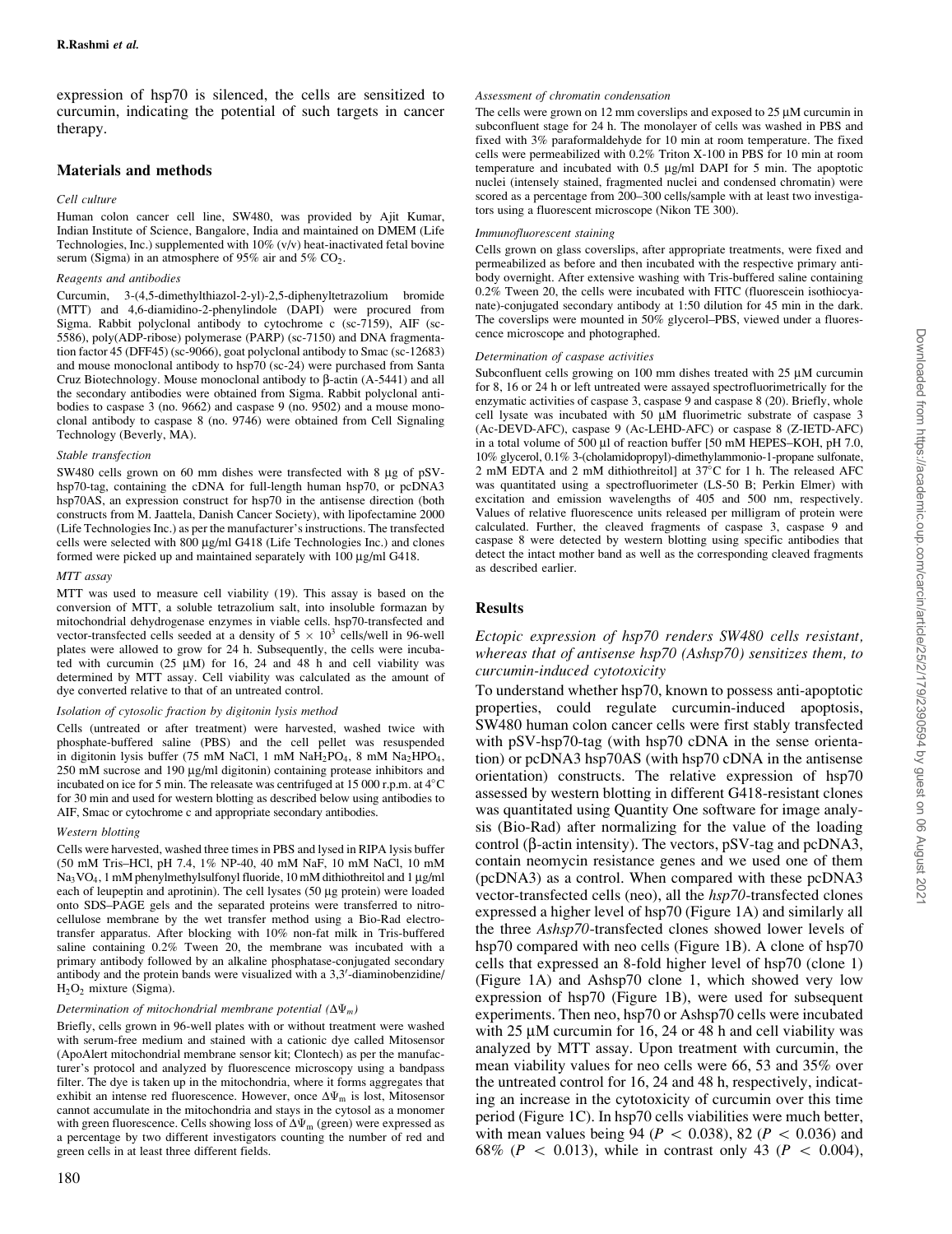

Fig. 1. Establishment of stable clones expressing hsp70 or its antisense and changes in cell viability induced by curcumin. (A) SW480 cells were stably transfected with pSV-hsp70-tag using lipofectamine 2000 as per the manufacturer's instructions (Life Technologies Inc.) and whole cell extracts prepared from three different G418-resistant clones were analyzed for hsp70 expression by western blot (10% gel) using a mouse monoclonal antibody as described in Materials and methods. (B) SW480 cells were transfected with pcDNA3 hsp70 AS and G418-resistant clones were analyzed for hsp70 expression by western blot as described above. For the above experiments, cells transfected with the empty vector pcDNA3 served as a control (neo) and  $\beta$ -actin as a loading control and they were repeated at least twice with similar results. (C) SW480 cells (neo, hsp70 or Ashsp70) grown on 96-well plates were exposed to curcumin (25 µM) for 16, 24 or 48 h and the cell viability (expressed as a percentage of the untreated control) was determined by MTT assay as described in Materials and methods. The mean values of triplicate samples are shown and error bars indicate standard deviations and the experiments were repeated three times with similar results.

30 ( $P < 0.008$ ) and 20% ( $P < 0.005$ ) of Ashsp70 cells survived upon curcumin treatment for the same time intervals (Figure 1C). These data suggest that hsp70 cells resist curcumin treatment, whereas neo and, more effectively, Ashsp70 cells are sensitive to curcumin-induced cell death.

### Curcumin induces nuclear condensation effectively in neo and Ashsp70 cells but not in hsp70 cells

To determine whether the survival of hsp70 cells was associated with inhibition of apoptosis, neo, hsp70 or Ashsp70 cells were exposed to  $25 \mu M$  curcumin for  $24$  h and chromatin condensation was analyzed by DAPI staining. All the untreated samples from neo, hsp70 or Ashsp70 cells showed uniform diffuse staining with DAPI, but upon treatment with curcumin, 65% of neo, 35% of hsp70 ( $P < 0.022$ ) and 93% of Ashsp70  $(P < 0.011)$  cells showed a condensed nuclear morphology (Figure 2A and B). These results indicate that curcumin-induced cytotoxicity involves nuclear condensation characteristic of apoptosis and ectopic expression of hsp70 promotes survival of SW480 cells, whereas down-regulating hsp70 sensitizes them to curcumin-induced apoptosis.

### Ashsp70 expression augments curcumin-induced loss of  $\Delta\Psi_m$ and hsp70 expression partly restores it

Loss of  $\Delta \Psi_m$  is one of the earliest events of curcumin-induced apoptosis observed by us in SW480 cells (18). Hence, we

analyzed whether hsp70 expression or its down-regulation could play a protective role by altering curcumin-induced loss of  $\Delta\Psi_m$ . Untreated neo, hsp70 and Ashsp70 cells showed a granular red fluorescence indicating integrity of  $\Delta\Psi_m$ (Figure 3A). However, upon exposure to  $25 \mu M$  curcumin for 24 h, only 23% of neo, 32% of hsp70 ( $P < 0.075$ ) and 10% of Ashsp70 ( $P < 0.012$ ) cells retained  $\Delta \Psi_{\rm m}$  (Figure 3B). These data indicate that the expression of hsp70 partly restores  $\Delta\Psi_{\rm m}$  loss induced by curcumin, but curcumin-induced  $\Delta\Psi_{\rm m}$ loss is more in Ashsp70 cells.

### hsp70 partially prevents curcumin-induced AIF release, but not that of cytochrome c and Smac from mitochondria while AsHsp70 enhances their release

Cytochrome c, Smac and AIF are mitochondrial proteins that are safely stored within the intermembrane space of mitochondria in intact cells (21). We have tracked these molecules with corresponding primary antibodies and FITC-conjugated secondary antibodies after 24 h of curcumin (25  $\mu$ M) treatment. neo control, hsp70 control and Ashsp70 control cells showed granular mitochondrial staining for cytochrome c, Smac and AIF (Figure 4A). Upon curcumin treatment, neo and Ashsp70 cells showed a diffuse pattern of staining for cytochrome c, Smac and AIF, indicating their release from mitochondria, with curcumin-induced release of all three molecules being relatively more in Ashsp70 cells (Figure 4A). Curcumin-induced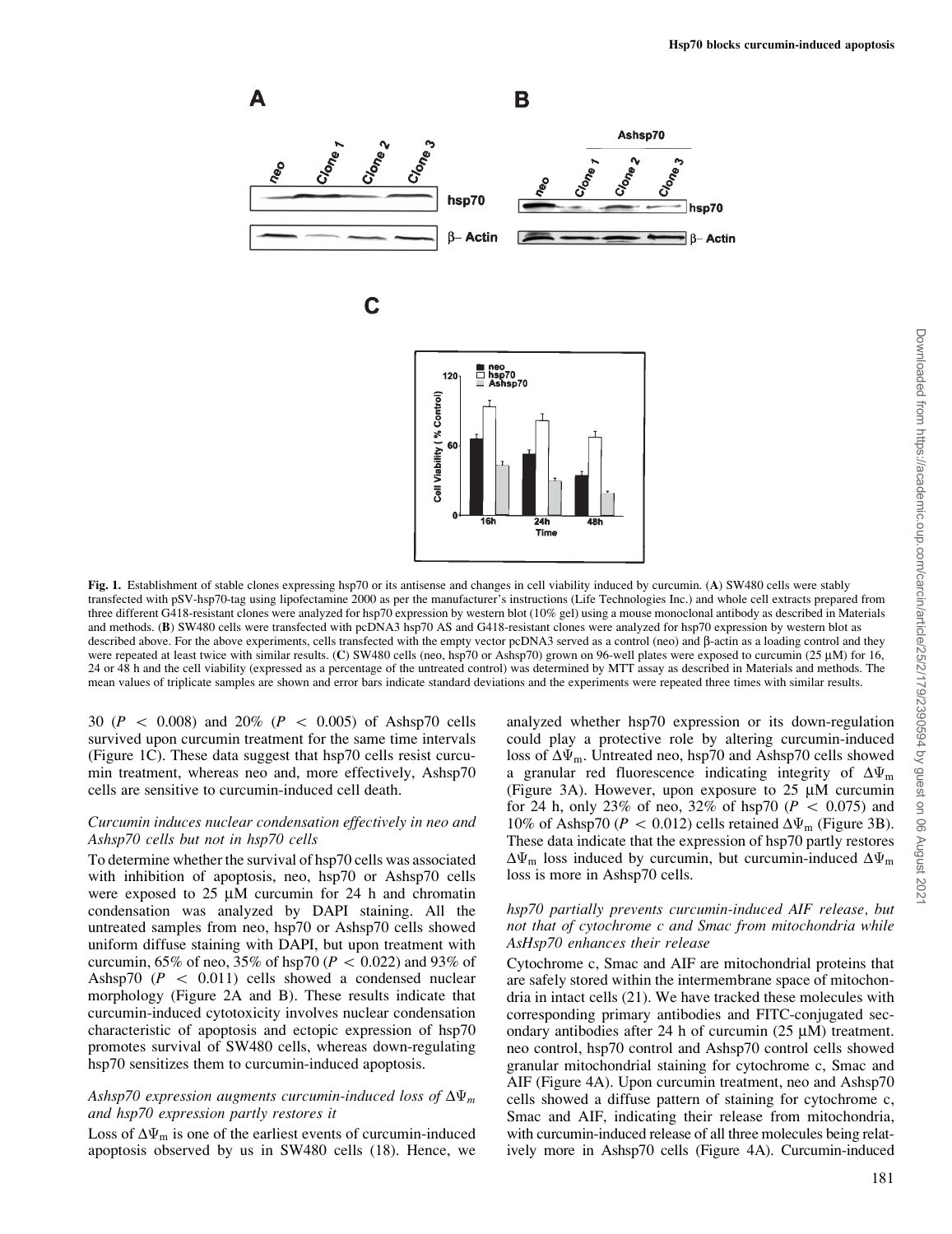





Fig. 2. Relative changes in nuclear condensation induced by curcumin in neo, hsp70 and Ashsp70 cells. (A) neo, hsp70 or Ashsp70 cells were seeded onto coverslips, treated with or without curcumin ( $25 \mu M$ ) for 24 h, fixed using 3% paraformaldehyde and stained with DAPI as described in Materials and methods and representative fluorescent micrographs from untreated (control) and curcumin-treated cells are shown. (B) Cells with condensed and fragmented chromatin from the experiment described above were counted in five different fields and the mean values of triplicate samples expressed as percentages are shown. These results were confirmed by another independent experiment.

release of cytochrome c and Smac was also noticed in hsp70 cells, but the AIF release was incomplete (Figure 4A). The cytoplasmic release of cytochrome c, Smac and AIF was analyzed further by western blotting of digitonin-lysed samples treated with or without curcumin. Figure 4B shows that upon curcumin treatment, neo cells released all three molecules whereas hsp70 cells released cytochrome c and Smac with partial release of AIF, while the  $\beta$ -actin levels were unchanged with or without curcumin. Upon curcumin treatment, the release of cytochrome c, Smac and AIF was more in Ashsp70 than neo cells (Figure 4C). These data show that hsp70 expression partially prevents curcumin-induced release of AIF without inhibiting the release of cytochrome c and Smac from mitochondria and the expression of Ashsp70 sensitizes SW480 cells to release greater amounts of these molecules upon curcumin treatment.



A

<sub>B</sub>



Fig. 3. Effects of curcumin on the  $\Delta\Psi_m$  of neo, hsp70 or Ashsp70 cells.  $(A)$  neo, hsp70 or Ashsp70 cells grown on 96-well plates in sub-confluent stage were incubated with or without curcumin  $(25 \mu M)$  for 24 h, washed with serum-free medium and stained with a mitosensor dye for 15 min as described in Materials and methods. Representative fluorescent micrographs are shown and an intense red granular appearance indicates the integrity of  $\Delta\Psi_m$  and green cytoplasmic fluorescence indicates the loss of  $\Delta\Psi_m$ . (B) Cells retaining  $\Delta\Psi_m$  from the above experiment were counted in three different fields using triplicate samples and expressed as percentages of the control and the error bars indicate standard deviation. The experiment was repeated three times with similar results.

### hsp70 inhibits curcumin-induced activation of caspases 3 and 9 but not 8 whereas Ashsp70 potentiates the effects of curcumin

Cytochrome c released into the cytosol is known to bind Apaf-1 and procaspase 9, leading to activation of caspases 9 and 3 (22). In order to understand whether changes in hsp70 expression interfere with the activation of caspases during curcumininduced apoptosis, the processing of procaspases 9, 3 and 8 was assessed using specific spectrofluorimetric substrates as well as immunodetection of cleaved fragments of these caspases. As can be seen from Figure 5A, caspase 9 was increasingly activated with increasing time of incubation with curcumin in neo and, more effectively, Ashsp70 cells, whereas hsp70 cells exhibited a lower level of activity that did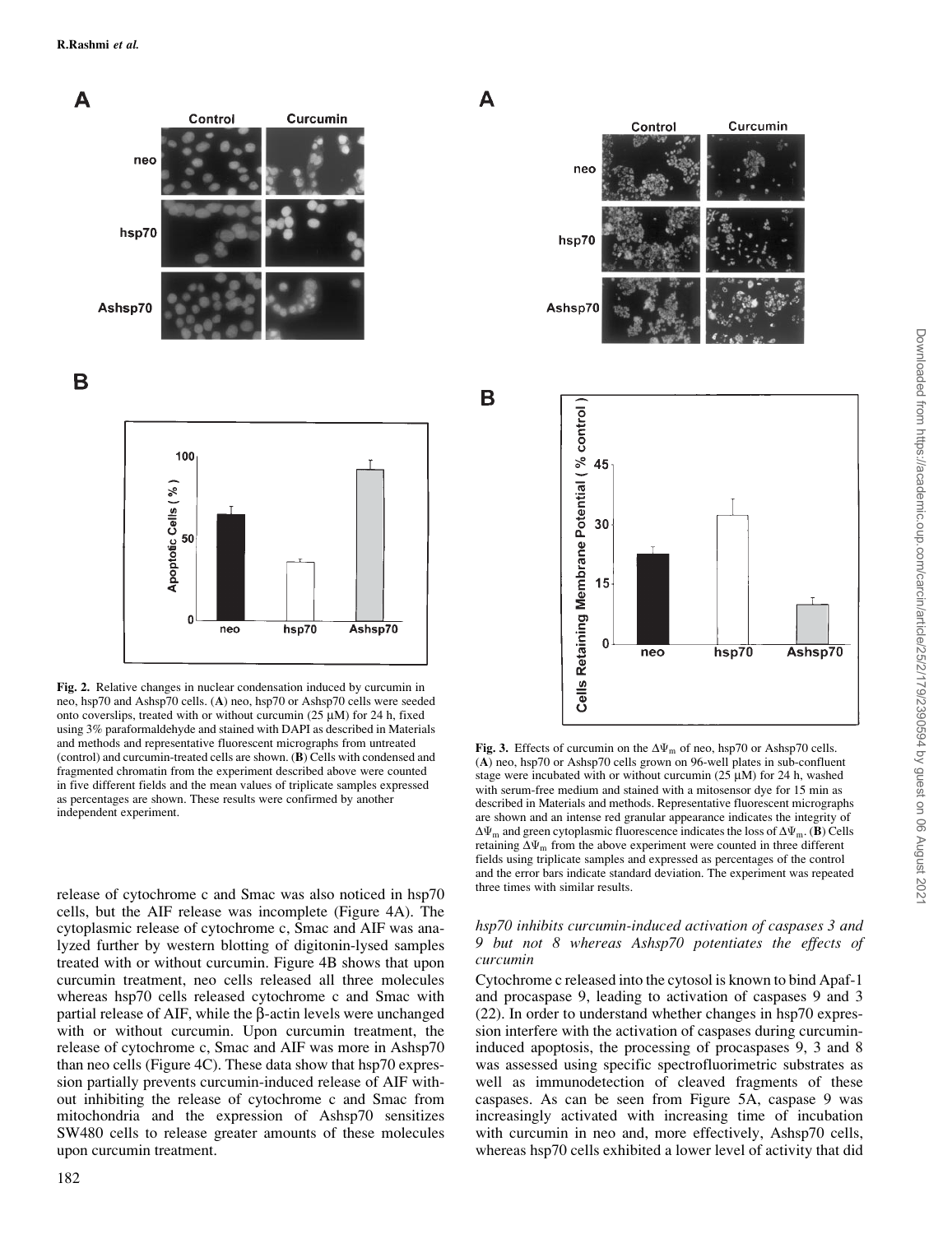

Fig. 4. Induction of release of cytochrome c, Smac and AIF from mitochondria induced by curcumin. (A) Cells grown on coverslips were fixed, permeabilized and incubated overnight with a primary antibody to Smac, cytochrome c or AIF and then incubated again with FITC-conjugated secondary antibody and visualized under a fluorescent microscope as described in Materials and methods. (B) neo or hsp70 cells with or without curcumin treatment were suspended in digitonin lysis buffer and the lysate was used for western blotting of AIF, Smac, cytochrome c or  $\beta$ -actin (control) as described in Materials and methods. (C) Ashsp70 cells treated with or without curcumin or neo cells treated with curcumin were analyzed for the release of cytochrome c, Smac, AIF or b-actin by western blotting as described above. All the above experiments were repeated at least twice with similar results.

not change throughout the experimental period. In western blot analyses cleaved fragments (37 kDa) indicating activation of caspase 9 by curcumin were visible in neo and Ashsp70 cells but not in hsp70 cells (Figure 5B). Similarly, caspase 3 activation by curcumin increased with time in neo and again more efficiently in Ashsp70 cells, but hsp70 cells exhibited lower activation that remained unchanged when analyzed by a spectrofluorimetric method (Figure 5C). These results were further confirmed by western blotting, which showed the cleaved fragment of procaspase 3 only in neo and Ashsp70 cells and not in hsp70 cells when induced by curcumin for the time periods shown (Figure 5D). When curcumin-induced activation of caspase 8 was assessed in neo, hsp70 and Ashsp70 cells using specific fluorimetric substrates, all of them showed increased activity with increasing time (Figure 5E). Similarly, the cleaved fragment could be seen in all three cells treated with curcumin throughout the experimental period (Figure 5F), suggesting that activation of caspase 8 by curcumin is unaffected by changes in hsp70 expression. Both fluorimetric as well as western blotting methods supported the finding that hsp70 remarkably reduced the activation of procaspases 9 and 3 but not 8. The experimental results substantiate the hypothesis

A

that hsp70 predominantly blocks apoptosis downstream of mitochondrial release of cytochrome c, especially reducing the processing of caspase 9 and subsequent caspase 3 processing. Activation of these caspases was potentiated in Ashsp70 compared with neo cells.

### hsp70 blocks curcumin-induced cleavage of PARP and DFF45 but Ashsp70 enhances the effects of curcumin

PARP and DFF45 are two important cellular proteins necessary for maintaining cellular integrity that are cleaved and rendered inactive during apoptosis. As shown in Figure 6A, curcumin cleaved 116 kDa PARP (producing an 85 kDa fragment) after 16 h and by 24 h the intensity of the cleaved fragment increased in neo cells, whereas in hsp70 cells the cleaved fragment was not visible up to 16 h, although a very faint 85 kDa band could be seen at 24 h. In contrast, cleaved fragment could be observed along with disappearance of the 116 kDa PARP band in Ashsp70 cells treated with curcumin for 16 or 24 h (Figure 6A). Similarly, DFF45 cleavage was observed in neo cells as early as 16 h and continued up to 24 h upon treatment with curcumin, whereas in hsp70 cells only a faint band was visible at 24 h. In contrast, Ashsp70 cells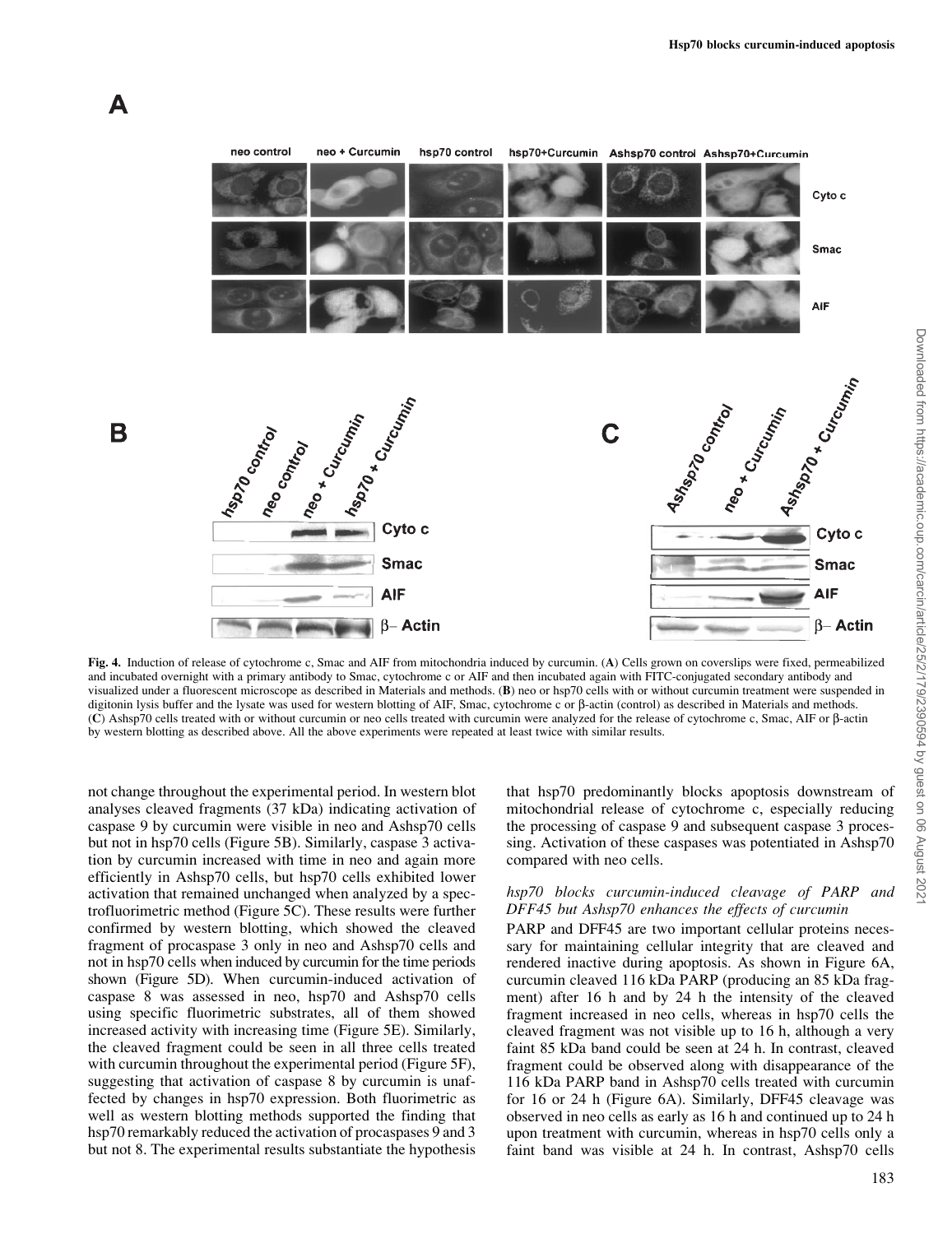

Fig. 5. Changes in the activities of caspases induced by curcumin. (A) Whole cell extracts (50 µg) prepared from neo, hsp70 or Ashsp70 cells treated with or without curcumin (25 µM) for 0, 8, 16 or 24 h were assessed for the activation of caspase 9 using a fluorimetric substrate (Ac-LEHD-AFC) in a reaction buffer at 37°C for 1 h as described in Materials and methods. (B) Caspase 9 activation was also assessed by western blotting as described in Materials and methods. (C) Activation of caspase 3 by curcumin at the indicated periods of time was determined by using a fluorimetric substrate of caspase 3 (Ac-DEVD-AFC) as described in Materials and methods. (D) Caspase 3 activation was confirmed by western blot analysis as described above. (E) Caspase 8 activation assessed by a spectrofluorimetric method with substrate Z-IETD-AFC was essentially the same as described above. (F) Western blot was used to assess caspase 8 activation. All these experiments were repeated at least twice with similar results and the error bars denote standard deviation.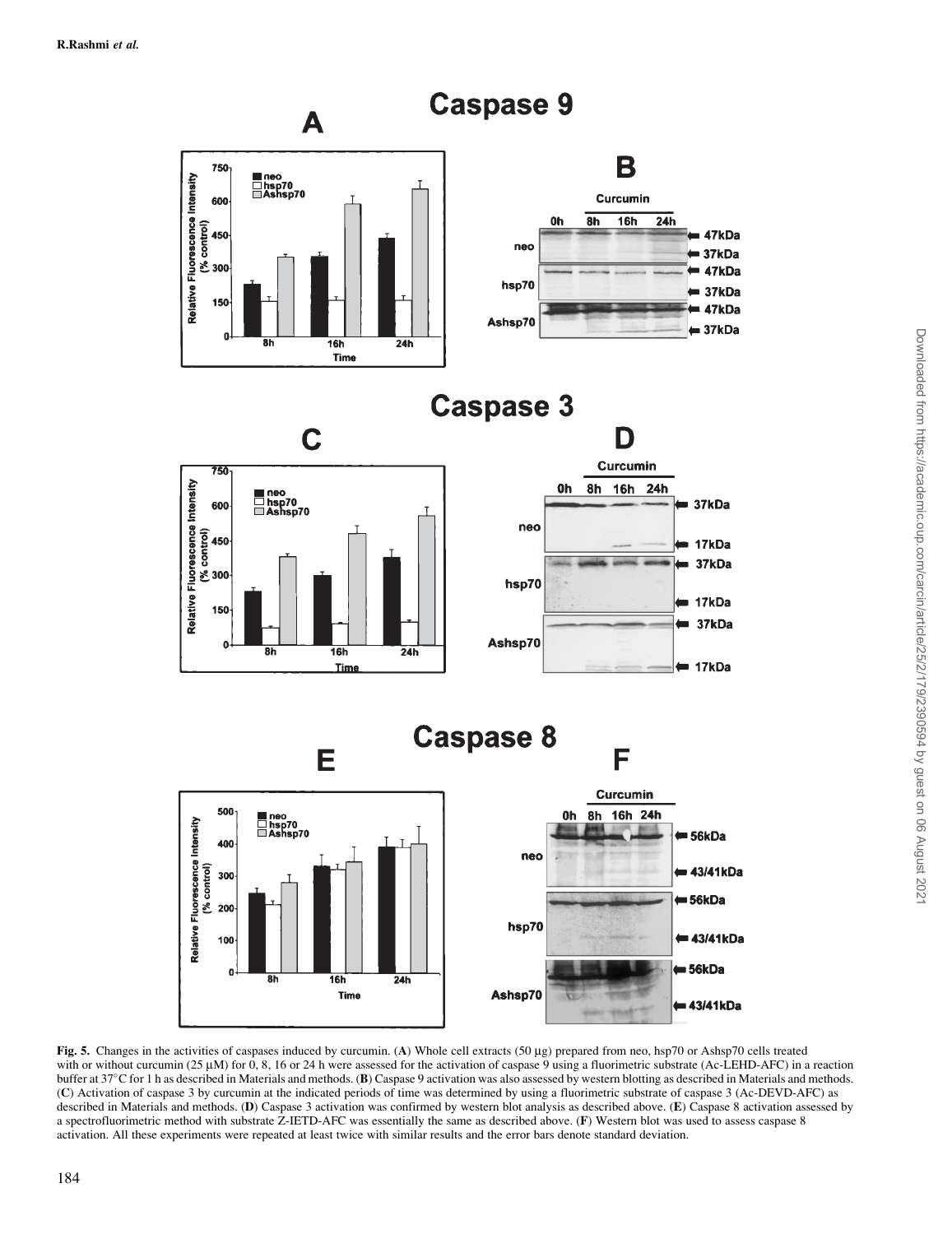

B



Fig. 6. Curcumin-induced cleavage of PARP and DFF45. (A) Lysates (60 mg protein) prepared after treating the cells with or without curcumin ( $25 \mu M$ ) for the indicated time periods were analyzed for PARP with a specific polyclonal antibody as described in Materials and methods. (B) Western blotting was carried out for the detection of DFF45 and its cleaved fragment using a specific polyclonal antibody as described above and these experiments were repeated twice with similar results.

showed DFF45 cleavage for all the time periods of this experiment (Figure 6B). These results show that hsp70 expression suppresses curcumin-induced apoptosis predominantly by preventing the processing of caspases and by preventing the cleavage of caspase substrates like PARP and DFF45. A model showing the effects of hsp70 on curcumin-induced apoptosis is shown in Figure 7.

### **Discussion**

Triggering apoptosis in cancer cells is the predominant mechanism by which most anticancer agents act and failure to elicit it not only leads to the development of tumors but also increases their resistance to therapy (23). High expression of hsps, especially hsp27 and hsp70, in breast, endometrial and gastric cancer has been associated with metastasis, poor prognosis and resistance to chemo- and radiotherapy (24). We have

shown earlier that heat shock renders human colon cancer cells (SW480 and SW620) resistant to curcumin-induced apoptosis, but the potential contribution of any of the individual hsps to this resistance has not been tested (18). The present study demonstrates the potential of hsp70 in protecting human colon cancer cells from curcumin-induced apoptosis and highlights that silencing expression of hsp70 using is an effective approach to augment curcumin-based therapy. Overexpression of hsp70 was shown to confer tumorigenicity and resistance to the cytotoxic effects of tumor necrosis factor, staurosporine and doxorubicin (10,25). Selective depletion of hsp70 by its antisense oligo alone was sufficient to kill human breast cancer cells independent of caspases and apoptotic stimuli without affecting the survival of non-tumorigenic breast epithelial cells (11). Inhibition of curcumin-induced activation of caspases and partly blocking the release of AIF by hsp70 suggests that it interferes with caspase-dependent and -independent pathways induced by curcumin in human colon cancer cells.

Consistent with our results showing curcumin-induced release of AIF, others have shown the involvement of AIFmediated large scale DNA fragmentation in response to curcumin (26,27). Since the release of cytochrome c or Smac is unaffected by hsp70 expression in human colon cancer cells, this suggests that hsp70 is acting downstream of cytochrome c release, whereas Bcl-2 prevents the release of AIF and cytochrome c from the mitochondrion (6,21,28). Our results support the notion that the loss of  $\Delta\Psi_m$  and the release of cytochrome c, AIF and Smac from mitochondria are separate events (29,30). Accelerated loss of  $\Delta\Psi_m$  and enhanced release of AIF, cytochrome c and Smac upon curcumin treatment in Ashsp70 cells may be secondary to increased caspase activation (31). Translocation of cytochrome c from mitochondria to cytosol is also said to occur very early (before  $\Delta\Psi_m$  loss) during the apoptotic process (32).

Our results showing inhibition of curcumin-induced activation of both caspases 9 and 3 in hsp70 cells and the enhanced activation of these caspases in Ashsp70 cells are supported by the report that, unlike Bcl-2, hsp70 interacts directly with Apaf-1 with subsequent inhibition of cytochrome c-mediated oligomerization of Apaf-1 and processing of procaspase 9 (21,33). The reduced cleavage of caspase 3 substrates like PARP and DFF45 in hsp70 cells together with their increased cleavage by the selective depletion of hsp70 indicates a role for hsp70 in inhibiting apoptosis downstream of caspase 3 activation (25). However, hsp70 can also prevent cell death under conditions in which caspase activation doesn't occur, i.e. after inactivation of the *Apaf-1* gene, suggesting that caspase inhibition may not be the sole mechanism behind the survival effect of hsp70 (34).

Since hsp70 prevented the processing of caspase 9 and caspase 3 in human colon cancer cells in the present study, subsequent release of AIF probably required active caspases and, in agreement with this, it has been reported that release of AIF is downstream of cytochrome c release and requires active caspase 3 (35). It appears that there will be an initial loss of AIF from mitochondria along with the release of cytochrome c or Smac independent of caspases. However, subsequent mitochondrial release of AIF may require active caspases, an event likely to be blocked in hsp70 overexpressing cells. This notion is further substantiated by the accelerated release of AIF in Ashsp70 cells. Both immunoblot and immunofluorecence microscopic experiments substantiated the findings. Failure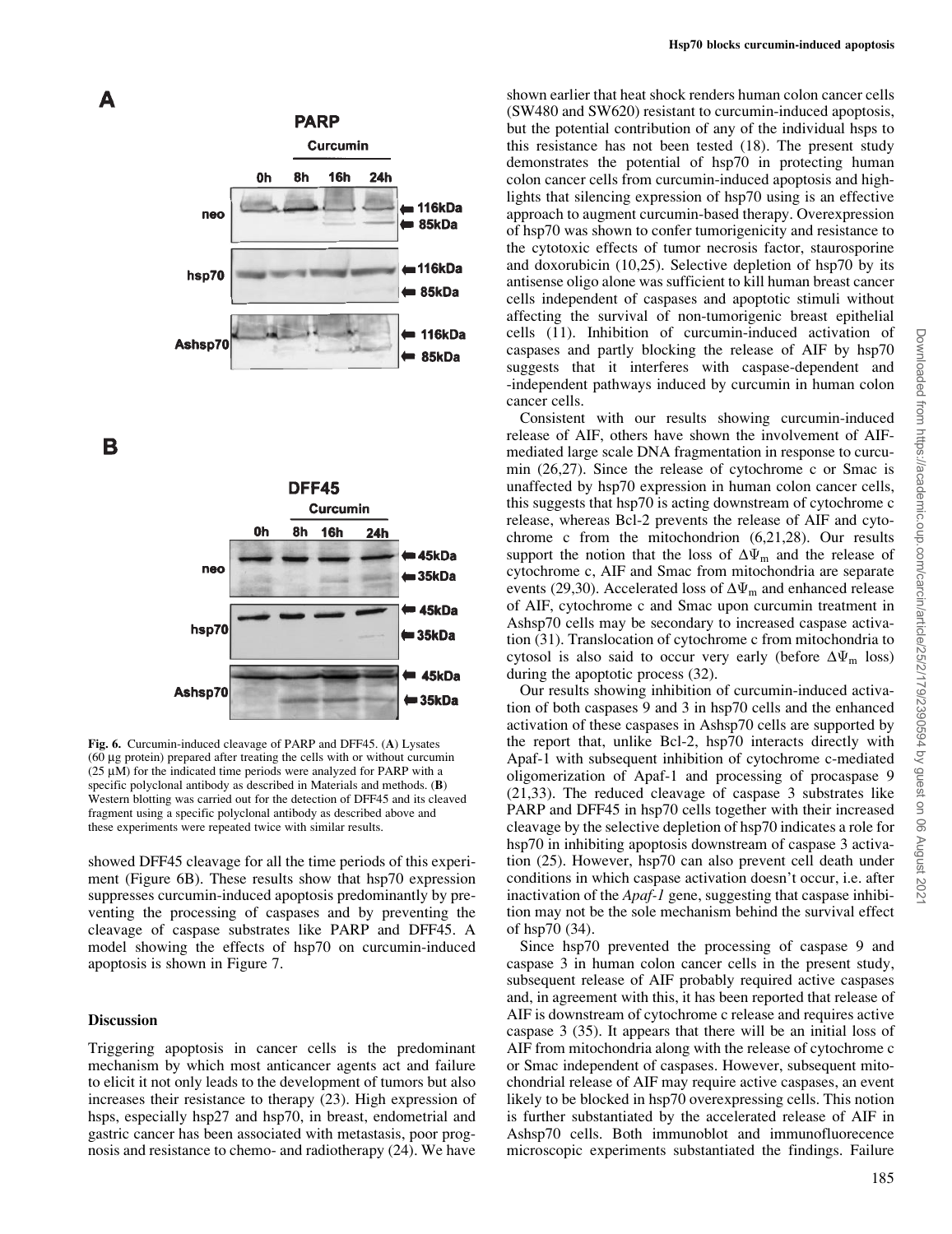

Fig. 7. A model depicting the role of hsp70 in curcumin-induced apoptosis. Curcumin induces apoptosis by both receptor- and mitochondria-mediated pathways. hsp70 blocks apoptosis by inhibiting curcumin-induced activation of caspases 9 and 3 and also the caspase 3-mediated cleavage of DFF45 and PARP. The release of AIF is also partly prevented by hsp70.

of hsp70 to completely prevent the release of AIF may be the reason for not getting complete protection in hsp70 overexpressing cells, using the MTT assay. In isolated mitochondria Bax (a pro-apoptotic member of the Bcl-2 family) causes the release of cytochrome c, but not of AIF, and it has been hypothesized that the association of AIF with the mitochondrial inner membrane could account for its lack of release upon Bax-mediated outer membrane permeabilization (35). However, the actual mechanism behind the selective retention of AIF within the mitochondria in hsp70 cells is not known and contradictory results from different groups make it difficult to discern whether AIF release depends upon different cell types or stimuli and if it occurs in a caspase-dependent or -independent fashion (36).

Although curcumin induces both the receptor- and mitochondria-mediated pathways of apoptosis (18,37,38), hsp70-mediated survival does not appear to inhibit the receptormediated pathway, as curcumin-induced cleavage of procaspase 8 remains unaffected by changes in hsp70 expression. Curcumin (facilitated by its hydrophobic nature) is said to induce oligomerization and aggregation of Fas receptor in the cell membrane to activate caspase 8, but to induce cell death further events such as the cleavage of Bid, release of cytochrome c and activation of other caspases (inhibited by hsp70) are necessary (39,40).

Our results suggest that potential drugs like curcumin may not be effective in eliminating chemoresistant cancers that overexpress hsp70, but down-regulation of hsp70 remarkably sensitizes human colon cancer cells to apoptosis induced by curcumin and interventional approaches to reduce the expression of hsp70 offer novel ways to eliminate such cancers.

### Acknowledgements

The expression vector pSV-hsp70-tag and pcDNA3 hsp70 AS were generous gifts from Dr Marja Jaattela (Danish Cancer Society). Program support to the Rajiv Gandhi Center by the Department of Biotechnology, Government of India and a grant (to D.K.) from the Science, Technology and Environment Committee, Government of Kerala, India is acknowledged. One of us (R.R.) is thankful to the Council of Scientific and Industrial Research, India for providing a Senior Research Fellowship.

### References

- 1. Ashkenazi,A. and Dixit,V.M. (1998) Death receptors: signaling and modulation. Science, 281, 1305-1308.
- 2. Li,P., Nijhawan,D., Budihardjo,I., Srinivasula,S.M., Ahmad,M., Alnemri,E.S. and Wang,X. (1997) Cytochrome c and dATP-dependent formation of Apaf-1/caspase-9 complex initiates an apoptotic protease cascade. Cell.  $91, 479-489$ .
- 3. Kroemer,G. and Reed,J.C. (2000) Mitochondrial control of cell death. Nature Med., 6, 513-519.